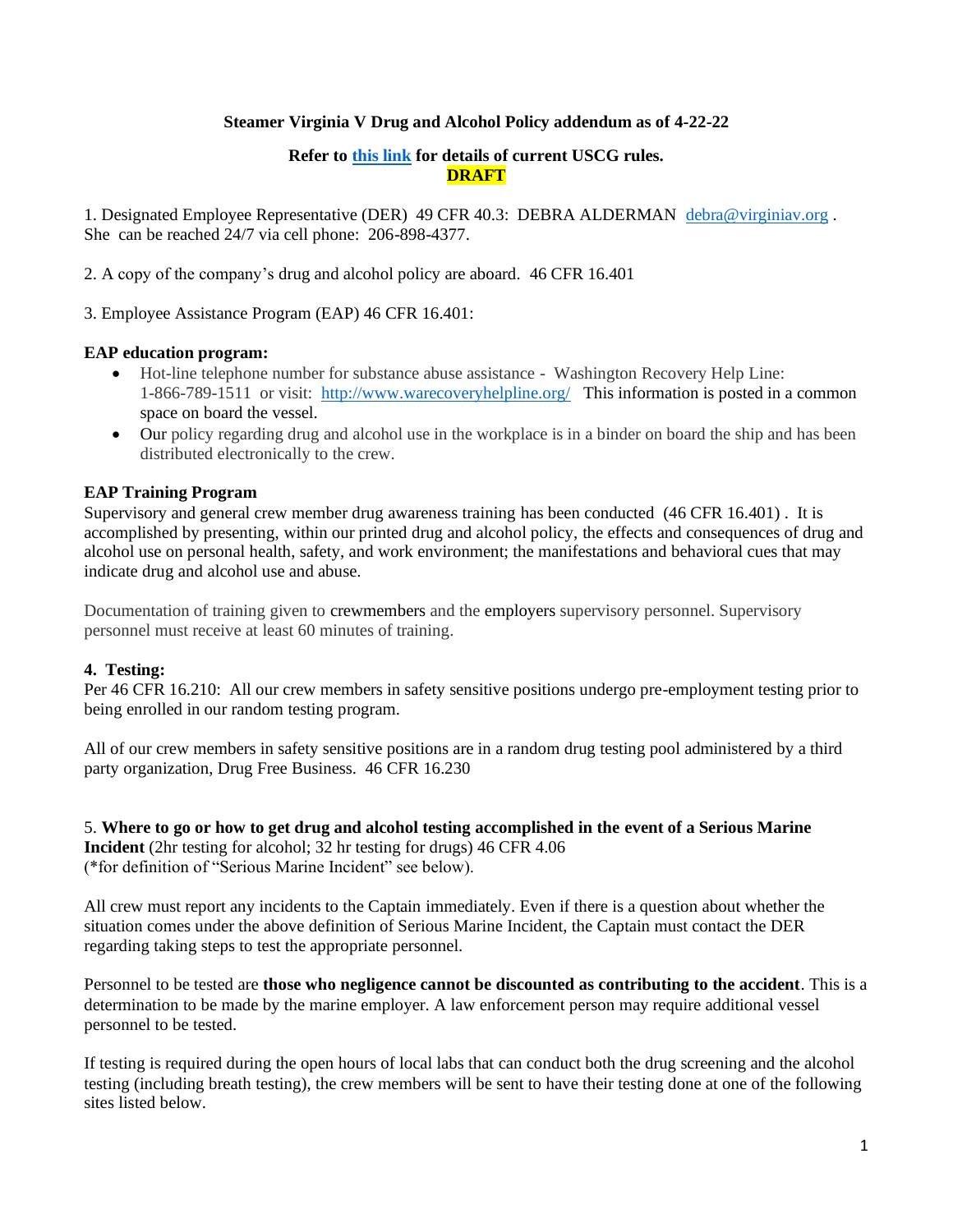If the incident and the need for alcohol testing occurs at night or on the weekend when those collection sites are not open, the following procedures will be followed:

- An onboard alcohol saliva screening will be conducted (using an Alcohol Screen Device product on the Conforming Product List) and used according to the manufacturer's instructions. We have purchased a package of Alco-Screen 02 Saliva Alcohol Test (24 Kits) in late April 2022 and their expiration date is:  $3/31/23$ . These are kept on board in the wheelhouse. After the tests are done on board, the test swabs must be labeled and properly stored and the testing time and other details documented.
- If the onboard alcohol saliva test is negative, the crewmember will be sent for drug testing as soon as possible but no more than 32 hours following a serious marine incident.
- If the alcohol saliva test is positive, the Captain will contact 1 Mobile Testing  $LLC Tom$  Binde. His phone number is 206-225-8171 and his email is tom@1mobiledrugandalcoholtesting.com His services are contracted as part of our account with Drug Free Business. He will come to the ship and provide an alcohol breath test and can also provide drug testing.

## **Serious Marine Incident Testing Facilities:**

For alcohol breath tests (and drug testing), the following collection sites and their hours are listed below:

The crew member to be tested should be given a Quest Chain of Custody form to take to the collection center (these are also located in wheel house). Make sure to check the appropriate boxes for the appropriate tests and authority. A sample is located with the blank forms.

Options for collection sites that can do alcohol breath tests and drug tests for crew involved in a serious marine incident:

#### **Drug Free Business**

18912 N Creek Pkwy, Ste 202, Bothell, WA, 98011

Phone: 425-488-9755 info@drugfreebusiness.org

LabCorp, Alcohol Testing, Quest, PAML, CRL, SNAP

Currently their hours are Monday – Friday,  $7$  a.m. –  $3$  p.m.

They are technically operating by appointment only but if we call them, since we are a client organization, give them our Account number: 210990 and let them know we really need to get the crew members tested post accident and they'll do their best to squeeze them in. They should bring a Quest labs chain of custody form with them.

# **Additional sites that can do both drug and alcohol breath testing:**

#### **Priority Testing Services**

6642 S. 193rd Pl, N-107, Kent, 98032 Phone: 253-333-8829 Hours: M-F 9 a.m.  $-6$  p.m. Walk in clinic only. No appointments. prioritytesting@gmail.com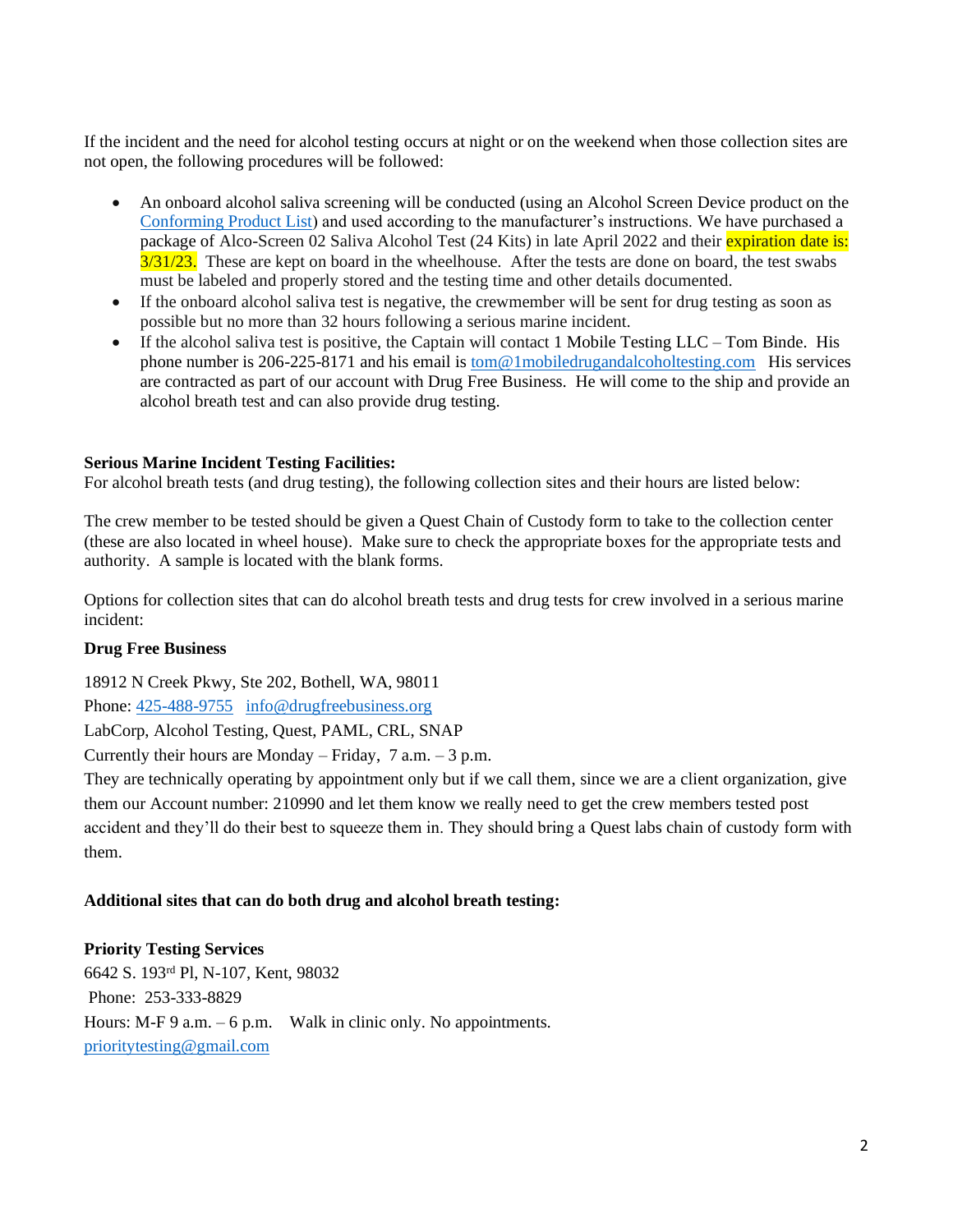Short wait times, typically. If coming at the end of the day, call to let them know you're on your way and they might be able to stay open for you in an emergency. Crewmember should bring a Quest labs chain of custody

# form with them. **Any Lab Test Now** 1205 SE Everett Mall Way, Everett, WA 98208-2815 Phone: 425-348-7673 Drug Screen Hours M-F 9:15 am-5:00 pm

BAT only M-Thurs 9:15-3:30 APPOINTMENT REQUIRED FOR ALL COLLECTIONS

Crewmember should bring a Quest labs chain of custody form with them.

#### **Alliance 2020**

304 Main Ave. South, Suite 101, Renton, WA 98057-2758

Phone 800-289-8065

Drug Screen Hours M-F 8:00 am-4:00 pm Crewmember should bring a Quest labs chain of custody form with them.

## **Multicare Occupational Medicine sites**

Sites closest to Seattle:

# **MultiCare Occupational Medicine – Burien – call before going and let them know this is a post accident test.**

15500 1st Ave S, Suite 106, Burien, WA 98148 Phone: 206-242-0855 8am - 4:30pm, Monday – Friday Crewmember should bring a Quest labs chain of custody form with them.

*Note: MultiCare Occupational Medicine is closed in observance during the following holidays: New Years Day, Presidents Day, Memorial Day, Independence Day, Labor Day, Thanksgiving, Day after Thanksgiving & Christmas. Early closure (3pm) on Christmas Eve. If Christmas or New Years Day fall on a weekend, we are closed the Monday after the holiday.* See full list at this website including locations in Tacoma, South King County, Poulsbo and Olympia: https://www.multicare.org/occupational-medicine-locations/ Other locations include:

Fife, Tacoma (two locations), Kent, Lakewood, Olympia, Puyallup.